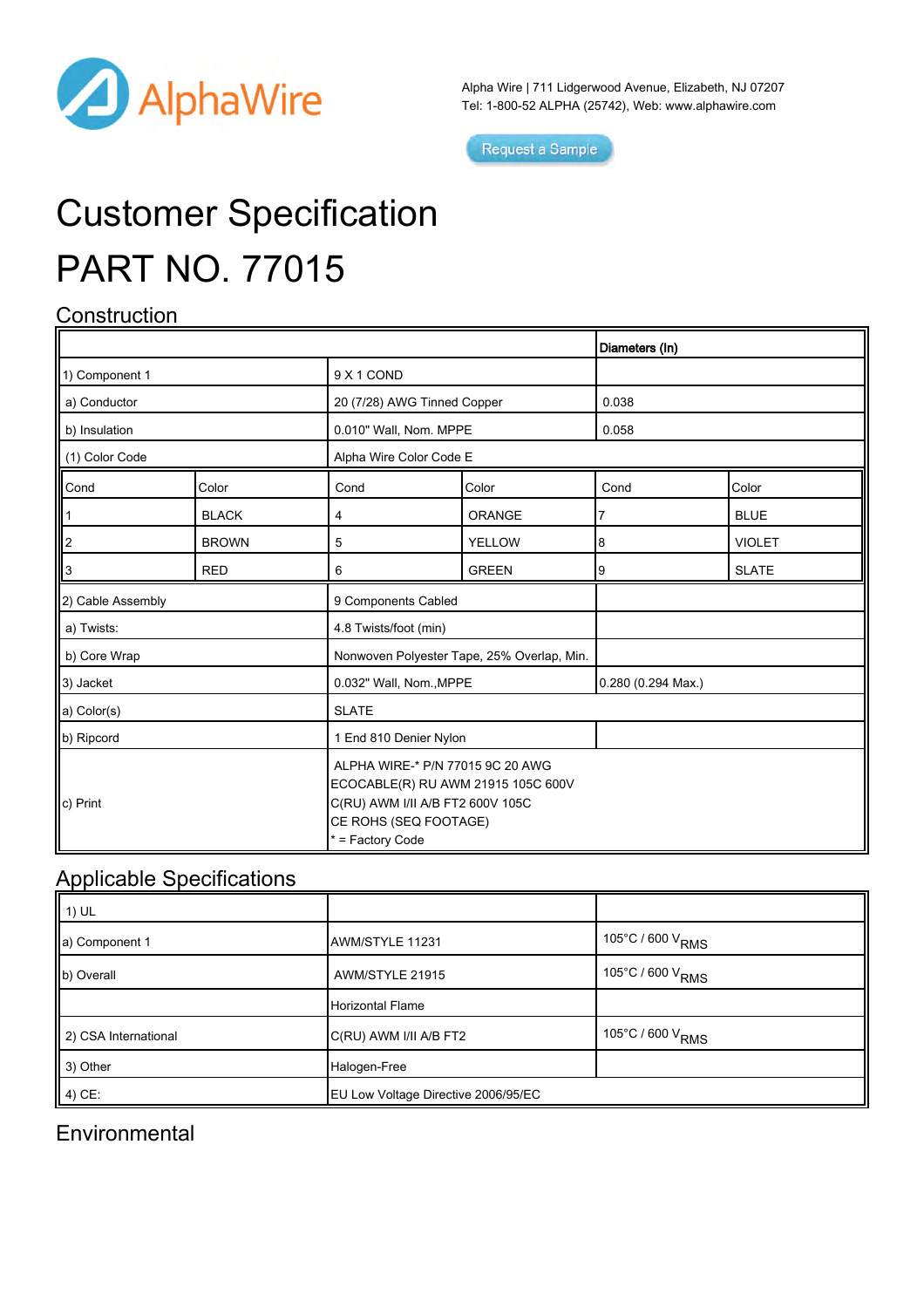| 1) CE: EU Directive 2011/65/EU(RoHS2): |                                                                                                                                                                                                                                                           |  |  |  |
|----------------------------------------|-----------------------------------------------------------------------------------------------------------------------------------------------------------------------------------------------------------------------------------------------------------|--|--|--|
|                                        | This product complies with European Directive 2011/65/EU (RoHS Directive) of the European<br>Parliament and of the Council of 8 June 2011. No Exemptions are required for RoHS<br>Compliance on this item. Consult Alpha Wire's web site for RoHS C of C. |  |  |  |
| 2) REACH Regulation (EC 1907/2006):    |                                                                                                                                                                                                                                                           |  |  |  |
|                                        | This product does not contain Substances of Very High Concern (SVHC) listed on the European<br>Union's REACH candidate list in excess of 0.1% mass of the item. For up-to-date information,<br>please see Alpha's REACH SVHC Declaration.                 |  |  |  |
| 3) California Proposition 65:          | The outer surface materials used in the manufacture of this part meet the requirements of<br>California Proposition 65.                                                                                                                                   |  |  |  |

#### **Properties**

| Physical & Mechanical Properties |                                                   |  |  |  |
|----------------------------------|---------------------------------------------------|--|--|--|
| 1) Temperature Range             | -50 to $105^{\circ}$ C                            |  |  |  |
| 2) Bend Radius                   | 6X Cable Diameter                                 |  |  |  |
| 3) Pull Tension                  | 79 Lbs, Maximum                                   |  |  |  |
| <b>Electrical Properties</b>     | (For Engineering purposes only)                   |  |  |  |
| 1) Voltage Rating                | $600 V_{RMS}$                                     |  |  |  |
| 2) Capacitance                   | 17.4 pf/ft @1 kHz, Nominal Conductor to Conductor |  |  |  |
| 3) Inductance                    | 0.17 µH/ft, Nominal                               |  |  |  |
| 4) Conductor DCR                 | 10.3 Ω/1000ft @20°C, Nominal                      |  |  |  |

#### **Other**

| Packaging  | Flange x Traverse x Barrel (inches)  |
|------------|--------------------------------------|
| a) 1000 FT | 16 x 11 x 8 Continuous length        |
| b) 100 FT  | 12 x 4.5 x 3.5 Continuous length     |
|            | [Spool dimensions may vary slightly] |

[www.alphawire.com](http://www.alphawire.com)

Alpha Wire | 711 Lidgerwood Avenue, Elizabeth, NJ 07207 Tel: 1-800-52 ALPHA (25742)

Although Alpha Wire ("Alpha") makes every reasonable effort to ensure their accuracy at the time of publication, information and specifications described herein are subject to errors or omissions and to changes without notice, and the listing of such information and specifications does not ensure product availability.

Alpha provides the information and specifications herein on an "AS IS" basis, with no representations or warranties, whether express, statutory or implied. In no event will Alpha be liable for any damages (including consequential, indirect, incidental, special, punitive, or exemplary) whatsoever, even if Alpha had been advised of the possibility of such damages, whether in an action under contract, negligence or any other theory, arising out of or in connection with the use, or inability to use, the information or specifications described herein.

#### ALPHA WIRE - CONFIDENTIAL AND PROPRIETARY

Notice to persons receiving this document and/or technical information. This document is confidential and is the exclusive property of ALPHA WIRE, and is merely on loan and subject to recall by ALPHA WIRE at any time. By taking possession of this document, the recipient acknowledges and agrees that this document cannot be used in any manner adverse to the interests of ALPHA WIRE, and that no portion of this document may be copied or otherwise reproduced without the prior written consent of ALPHA WIRE. In the case of conflicting contractual provisions, this notice shall govern the status of this document. ©2013 ALPHA WIRE - all rights reserved.